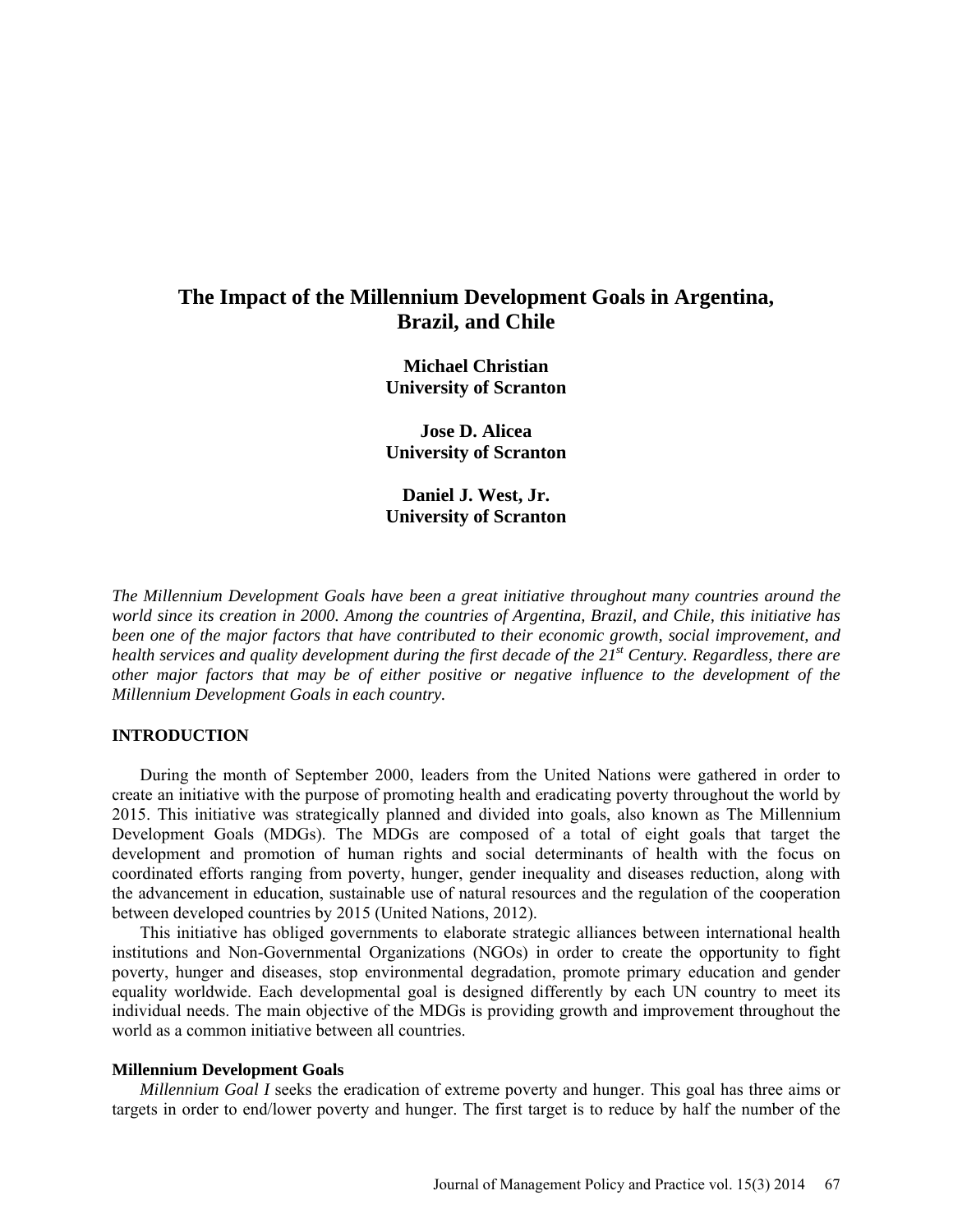people whose income is less than \$1 dollar a day between 1990 and 2015. This target is measured by the poverty gap ratio, share of poorest quintile in the national consumption and percentage of population below \$1 (PPP) per day. The second target is to achieve full and productive employment and decent work for all, including women and young people. This target is measured by the growth rate of the Gross Domestic Profit (GDP) per person employed, employment-to-population ratio, and the percentage of employed people living below \$1 (PPP) per day. Finally, the third target is to reduce by half the number of people who suffer from hunger between 1990 and 2015. This target is measured by the prevalence of underweight children under-five years of age, and the percentage of population below minimum level of dietary energy consumption.

*Millennium Goal II* seeks the achievement of universal primary education. This goal has only one aim or target in order to accomplish universal primary education. The main target is to ensure that every child around the world, boys and girls alike, complete a full course of primary schooling by 2015. This goal is measured by the net enrollment ratio in primary education, total percentage of pupils starting grade one who reach the last grade of primary education, and literacy rate of 15-24 year-olds, both woman and men.

*Millennium Goal III* seeks gender equality and women empowerment. This goal has only one aim or target in order to promote gender equality and empower women. The main target is designed to eliminate gender disparity in primary and secondary education preferably by 2005, and at all levels by 2015. This target is measured by ratios of girls to boys in primary, secondary and tertiary education. It is also measured by the share of women in wage employment in the non-agricultural sector and the proportion of seats held by woman in national parliament.

*Millennium Goal IV* seeks the decrease of child mortality. This goal has only one aim or target in order to reduce the child mortality rate. The main target concentrates on reducing by two thirds the mortality rate among children under five between 1990 and 2015. This target is measured by both the under-five mortality and infant mortality rates along with the proportion of one year-old children immunized against measles.

*Millennium Goal V* seeks the improvement of maternal health. This goal has two primary aims or targets in order to improve maternal health. The first target is to reduce by three quarters the maternal mortality ratio between 1990 and 2015. This target is measured by maternal mortality ratio and the proportion of births attended by skilled health personnel. The second target is to achieve universal access to reproductive healthcare by 2015. This second target is measured by contraceptive prevalence rates, adolescent birth rates, antenatal care coverage, and unmet need for family planning.

*Millennium Goal VI* seeks to combat HIV/AIDS, malaria and other diseases. In order to achieve this, the goal was divided into three targets. The first target is to halt and begin to reverse the spread of HIV/AIDS by 2015. This target is measured by the HIV prevalence among population aged 15-24 years, condom use for high-risk sex, proportion of population aged 15-24 years with comprehensive correct knowledge of HIV/AIDS, and the ratio of school attendance of orphans to school attendance of nonorphans aged 10-14 years. The second target is to achieve universal access to treat HIV/AIDS for all those who need it by 2010. This target is measured by the proportion of population with advanced HIV infection with access to antiretroviral drugs. The third target concentrates on halting and beginning to reverse the incidence of malaria and other major diseases. This target is measured by the incidence and death rates associated with malaria, the proportion of children fewer than five (5) sleeping under insecticide-treated bed-nets, the proportion of children fewer than five (5) with fever who are treated with appropriate anti-malarial drugs. As for tuberculosis, it is also measured by the incidence, prevalence and death rates associated with tuberculosis along with the proportion of tuberculosis cases detected and cured under directly observed treatment short course.

*Millennium Goal VII* seeks to ensure environmental sustainability. This goal is of severe complexity due to the fact that it has been divided into four targets. The first target aims at integrating the principles of sustainable development into country policies and programs, reversing the loss of environmental resources. The second target aims at reducing biodiversity loss by 2010. These first two targets are measured by the percentage of land area covered by forest, CO2 emissions per capita and per \$1 GDP (PPP), the percentage of fish stocks within safe biological borders, the percentage of total water resources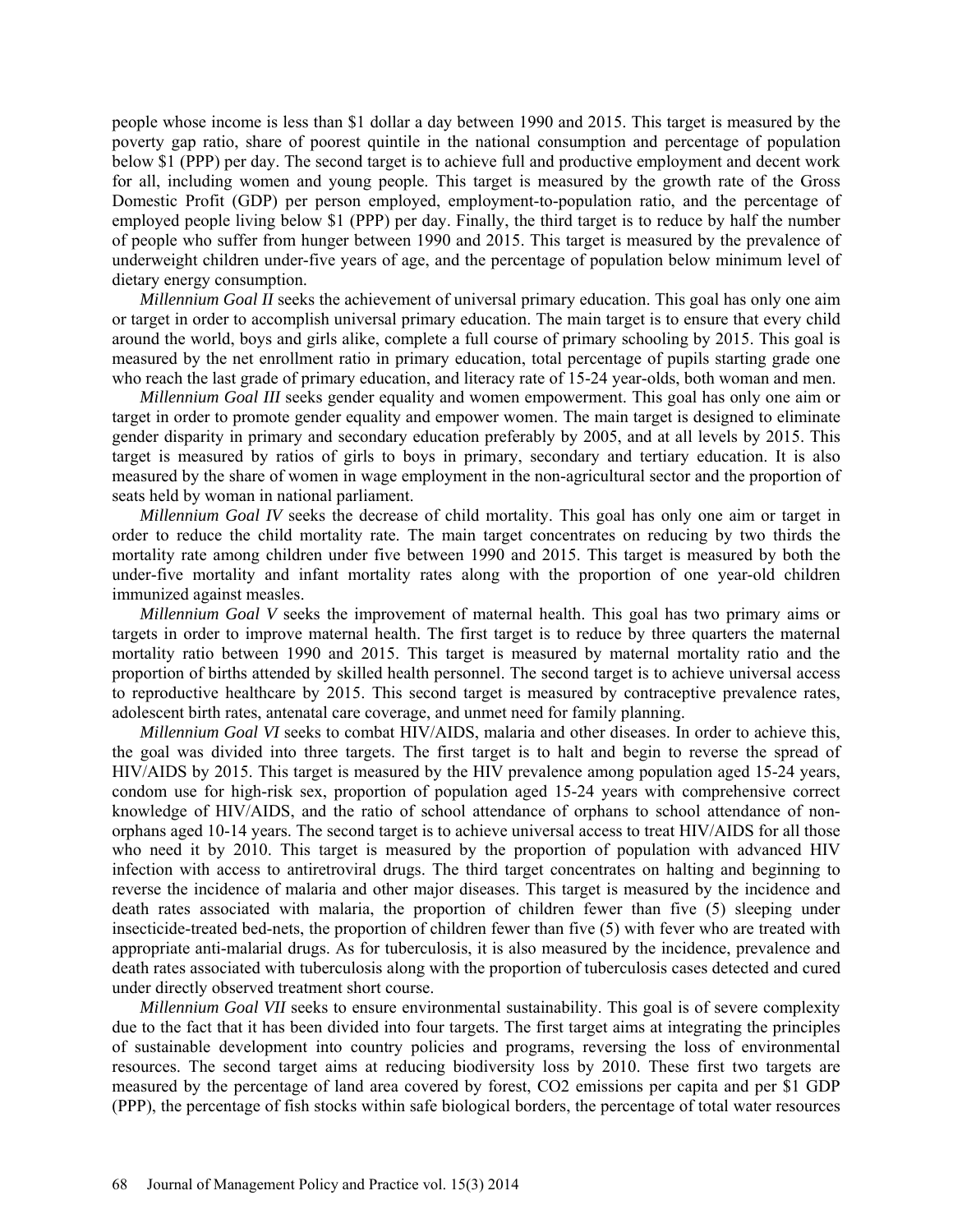used, the percentage of terrestrial and marine areas protected, and the percentage of species threatened with extinction. The third target addresses the number of people who are living without sustainable access to safe drinking water and basic sanitation with the objective of reducing the actual percentage of people without safe drinking water by half. This third target is measured by both the amount of population using an improved drinking water source and the amount of population using an improved sanitation facility. The last target of the seventh MDG is to achieve significant improvement in lives of at least 100 million slum dwellers by 2020. This last target is measured by the percentage of urban population living in slums.

*Millennium Goal VIII* promotes global partnerships for development. This last goal is divided into six targets. The first target aims to develop further an open, rule-based, predictable, non-discriminatory trading and financial system. This target also promotes the commitment to good governance, growth and poverty decrease; both nationally and internationally (United Nations, 2012). The second target addresses the special needs of the least developed countries. This target encourages the least developed countries' exports to be tax free along with an improved program of debt relief and cancellation of official bilateral debt (United Nations, 2012). The third target promotes the special needs of landlocked developing countries and small islands developing States through the Program of Action for the Sustainable Development of Small Island Developing States. The fourth target promotes dealing extensively with the debt problems of emergent countries throughout national and international initiatives with the purpose of making debt sustainable from a long-term perspective. The fifth target promotes the cooperation with pharmaceutical companies and the access to affordable essential drugs in developing countries. This target is measured by the percentage of the population with access to affordable essential drugs on a sustainable basis. Finally, the last target within the eighth goal aims at the cooperation with the private sector the availability of new technologies' benefits, such as information and communications. This target is measured by the number of fixed telephone lines per 100 people, the number of mobile cellular subscriptions per 100 people and the number of internet users per 100 people.

### **MILLENNIUM DEVELOPMENT GOALS' ACTUAL STATUS**

The Continent of South America has three interesting sub-developed economies that are on their way to economic expansion and country growth as shown in Table 1. During the first decade of  $21<sup>st</sup>$  Century, the Millennium Development Goals played a major role in the development of Argentina, Brazil and Chile's health profiles, as well as general economic progress since the planning and implementation of the MDGs within these countries in 2000.

### **Argentina**

In the early  $21<sup>st</sup>$  Century, Argentina, a vast country of natural resources, began the new millennium with a devastating economic and political crisis which led to a series of unfortunate events, including the rise of the poverty level within the Argentinean population.

Argentina's poverty level has been unstable throughout the last thirteen years. Due to the financial crisis in 2002, the poverty level increased from 6.1% in 1990 to 21.5% in 2002. Furthermore, from June 2007 to June 2009, the poverty level decreased 40.6% from 23.4% to 13.8% respectively, but not until 2010 in which it increased again to 30% and it has remain constant ever since (Central Intelligence Agency [CIA], 2013).

Since 1994 primary and secondary education has been obligatory. Argentina's universal education goal of obtaining 100% of literacy level among citizens is about to achieved. This percentage has increased from 91% in 2001 to 95% 2007. However, according to the Program for Development of the United Nations the lack of Argentina's ability to achieve their education goal is due to people living in rural areas (Programa de Naciones Unidas para el Desarrollo, 2009).

Conversely, the primary level literacy is one of the goals that Argentina has already accomplished. According to the same report, the Program for Development of the United Nations, Argentineans achieved 100% primary level of literacy by 2008, meaning that all Argentineans are primary level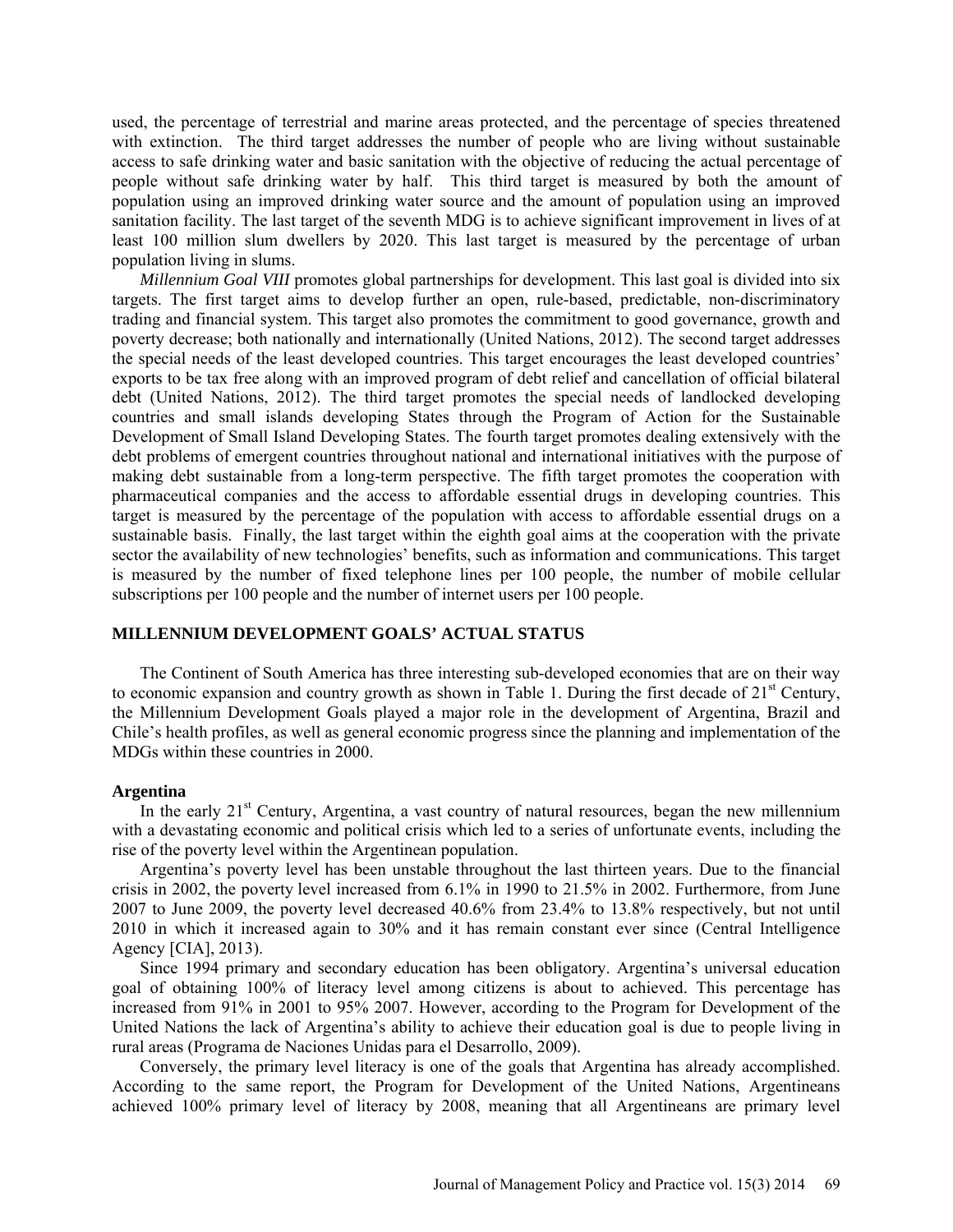educated. This initiative promoted gender equality greatly since this achievement includes both sexes (Programa de Naciones Unidas para el Desarrollo, 2009).

The unemployment rate has also dropped over the years from 17.3 in 2003 to 7.2 in 2012. It is believed that the recent government interest and improvement of Argentina's social infrastructure after the 2002-2003 crises was cause of this positive outcome.

Argentina also aimed at decreasing their mortality rate by 2/3 by 2015. This goal helped decrease the mortality rate drastically during the first decade of the  $21<sup>st</sup>$  century when Argentina's mortality rate decreased almost by half from 25.6 in 1990 to 13.3 in 2007 (per 10,000 population). This goal was achieved by 2010 when they reached a National Mortality Rate of 7.8 (Pan American Health Organization [PAHO], 2012). Although the goal was achieved, there was a slight change on Argentina's maternity rate since it decreased relatively slow during the period of 1990-2007 from 5.2% to 4.4% (Programa de Naciones Unidas para el Desarrollo, 2009). By 2012, this rate increased back to 7.7%. In addition, the goal to reduce maternal mortality by 50% in Argentina has not been achieved. Regardless, during 2010 the maternal mortality rate was 4.6% (per 10,000 populations) representing a decrease of 30% (United Nations, 2012).

Furthermore, some of the primary causes are Coronary Heart and Cerebrovascular Diseases, Influenza/Pneumonia and Lung Cancer as shown in Table 2.1. These diseases are also the primary causes of death in Brazil and Chile with the exception of Lung, Colon-Rectum and Breast Cancers which each of the rates are relatively high, 2.2, 1.7 and 2.5, respectively (per 10,000 populations). Both Colon-Rectum Cancers and Breast Cancer's rates are worrisome since their world comparison is ranked  $22<sup>nd</sup>$  and  $15<sup>th</sup>$ respectively by the WHO. Appropriately it is noted that although Argentina's Coronary Heart Diseases has the highest percentage (16.8%) of total causes of deaths between three countries, it is Brazil who has a higher rate with 8.1 *vis a vis* Argentina's 7.1 per 10,000 population. Also, Diabetes Mellitus and Hypertension are two of the primary causes of death in Argentina, their rates, 1.8 and 1.2 respectively, are lowest between the three compared countries.

The actual HIV prevalence rate, 0.5, was constant and barely decreased in the early 2000s. The goal, to decrease HIV prevalence rate by  $\frac{3}{4}$  (0.37 per 10,000 populations), is the third goal that Argentina has already achieved since the rate reached 0.37 (per 10,000 populations) in 2007 (Programa de Naciones Unidas para el Desarrollo, 2009). Moreover, as the second decade of the 21<sup>st</sup> starts, the HIV prevalence rate continues to slightly decrease reaching a 0.3 in 2010 (PAHO, 2012). Although there are 110,000 Argentineans living with HIV/AIDS, this disease is not one of the primary causes of death

#### **Brazil**

Brazil's rise to power and its potential of becoming the new emerging economy in South America was halted during the last four years when the Gross Domestic Product growth decreased from 7.5% in 2010 to 1.3% in 2012. Still, Brazil is one of the few countries that might achieve all of their goals in time by the year 2015.

The percentage of the population living on less than a US \$1 per day has decreased from 9.9% to 5.7% over a period of 13 years (1990-2003). According to the Pan American Health Organization (PAHO), if this percentage of living on less than a \$1 was considered, Brazil would accomplish the first MDG by 2015 (Pan American Health Organization [PAHO], 2008). Furthermore, the population below the poverty line has also decreased in the last two years from 26% in 2010 to 21.4% in 2012. Regardless, due to the vast population of 201,009,662 it is estimated that there are at least 43 Million people living below the poverty line.

Access to education and gender equality has also been increasing within the population of Brazil. From 1992-2003, the rate of primary school attendance increased from 81.4% to 93% respectively and gender equality within middle schools also increased from 15.1 Males & 21.3 Females to 38.1 Males & 48.2 Females. Also, child mortality decreased from 1996 to 2004 with rates of 332 to 226 respectively (per 10,000 live births).

Brazil may look like the most ideal country to follow but they are lacking implementation of some major MDGs objectives. One of these objectives is the maternal mortality rate, the one that has remained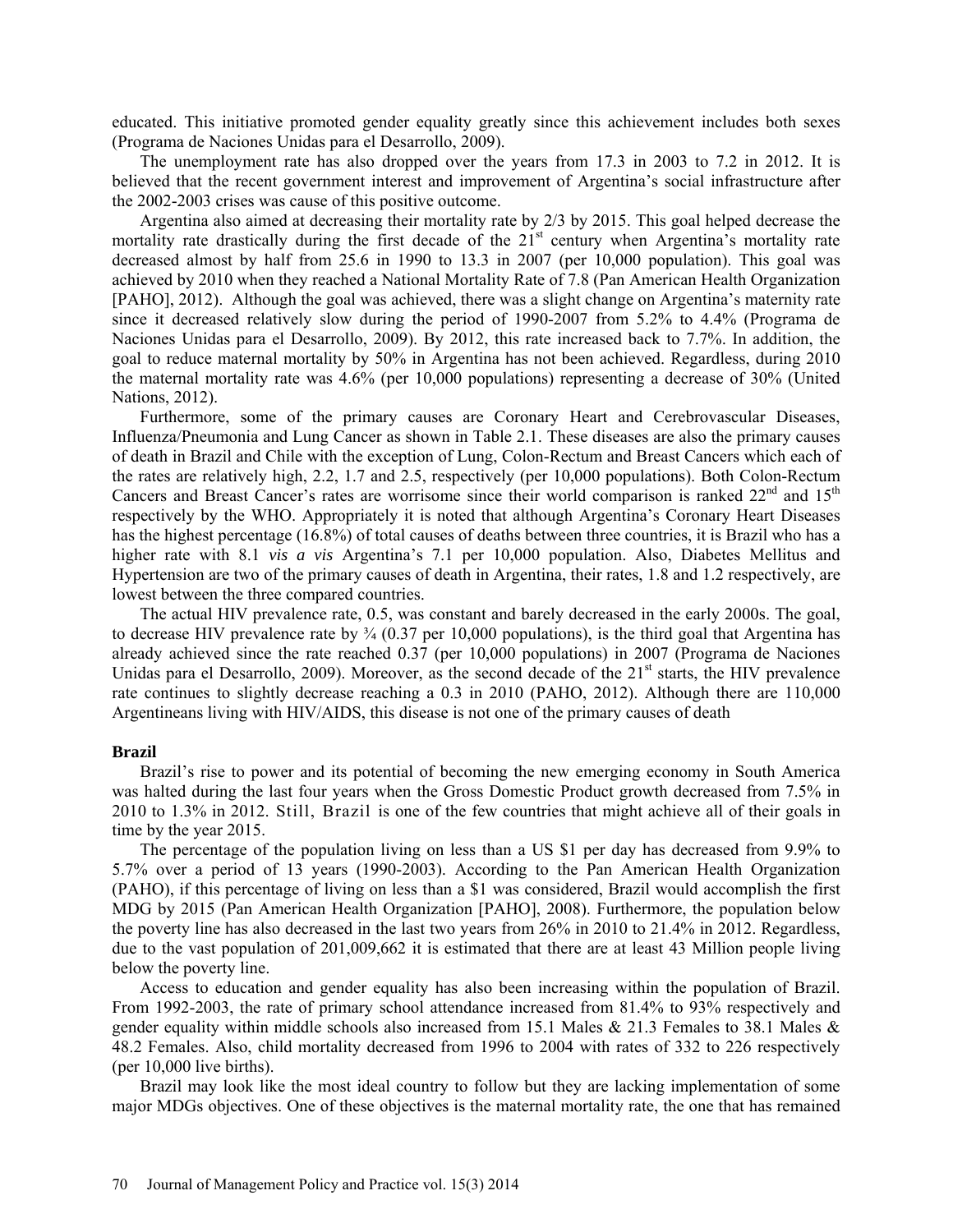inconstant for the last thirteen years since it increased from 5.16 to 7.61 per 10,000 live births from 1996 to 2004 and reached its peak during 2010 at 11 per 10,000 of population and by 2012, suddenly decreased to 5.6. There is little or no evidence on why these statistics are vastly varied.

Another ongoing issue in Brazil that distinguishes Brazil from Argentina and Chile is the Violence Rate as one of the Primary Causes of Death as shown in Table 2.2. The violence rate in Brazil has been a continuous issue that represents almost  $6\%$  of the total deaths in the country, making it the  $5<sup>th</sup>$  Primary Cause of Death in the Country. This percentage ranks number 19<sup>th</sup> worldwide and since the targets and objectives from Brazil's Millennium Development Goals do not address this issue, there is little or no information/data to report. It is important to note that Brazil also has the highest death rate of Coronary Heart Diseases (8.1), Cerebrovascular Diseases (7.4), Diabetes Mellitus (3.8), and Hypertension (3.2) per 10,000 populations, among others, between these three countries.

The number of people living with HIV/AIDS in Brazil has increased from 600,000 (1998) to 730,000 (2007), the HIV/AIDS adult prevalence rate has been constant from 1996 to 2010 at 0.6%. This percentage of HIV/AIDS occurrence within Brazil has been the result of a synergetic work effort between international organizations and both the private and public industry in Brazil. None the less, by 2012 this rate increased to 1.8 but, regardless of Brazil's prevalence, HIV/AIDS is not one of the primary causes of death as noted previously.

#### **Chile**

In the last decade, Chile has served the world as an economic role model. Inspired by change and political crisis, Chile's economy has been aimed at a superior level for foreign trade throughout the last twenty years. By 2010, exports were already responsible for at least 25% of their total GDP. In addition, Chile has a total of 57 joint regional trade agreements throughout the world (including US, China, India, Mexico, among others), making them one of the countries with the highest level of regional trade agreements. Moreover, while Argentina's and Brazil's GDP Real Grow Rate halted by the end of the last decade (2.6% and 1.3% respectively), Chile's has barely decreased since 2010 from 6.1 to 5.0% in 2012. Not to mention that Chile's GDP Per Capita is also the highest with \$18,400 compared with Argentina and Brazil which are \$18,200, \$12,000 respectively (CIA, 2013).

Within a period of 10 years, Chile has greatly decreased poverty from 12.9% (1990) to 4.7% (2003). By 2005 it was the only country in America that had already cut the poverty level in half. In addition, their goal of having a 1.7% proportion of the population with an income of less than one dollar a day has already been achieved by 2006 when they reached 1.1% (Chili Ministry of Planning, 2008). And although the population below the poverty line has increased from 11.5% to 15.1% in the last three years (2010- 2012), Chile still has the lowest Poverty Rate between the compared countries.

Unlike other countries, Chile has a very small proportion of malnourished children less than 6 years old. They have also achieved their 0.5% goal of decreasing malnourished children when the rate decreased from 0.7% in 1994 to 0.5% in 2000. By 2006, this rate was already 0.3%. Obesity within the same age category, on the contrary, is vaguely an issue in Chile. During 1996, 6.2% of children younger than 6 suffered from obesity and by 2000 this percentage increased to 7.2%. Their actual goal is to reach 6% obesity percentage by 2015 (Chile Ministry of Planning, 2008).

During a period of ten years (1990-2000), Chile was able to slowly increase access to primary school for children from 88% to 91% (respectively) until 2006 when the rate decreased to 88%. Primary level literacy rate has also increased slowly within the same period of time from 98.4% to 98.7% and, although it has not been enough to achieve their goal of 99.8% by 2015, it has promoted gender equality within Chile since same genders have the same percentage of alphabetization. The country's literacy rate by 2002 was 95.7% and it is estimated that this number will increase to 99.1% by 2015 (Chile Ministry of Planning, 2008).

Child mortality has decreased by more than half. During 2005 the rate was 79 (per 10,000 populations) live births compared to the year 1990 in which the rate was 160 (per 10,000 populations). The goal to reduce it to 53 by 2015 and has still not been achieved. Also, the maternal rate goal of 10 (per 10,000 populations) has not been achieved. Regardless, it has decreased drastically since its peak of 40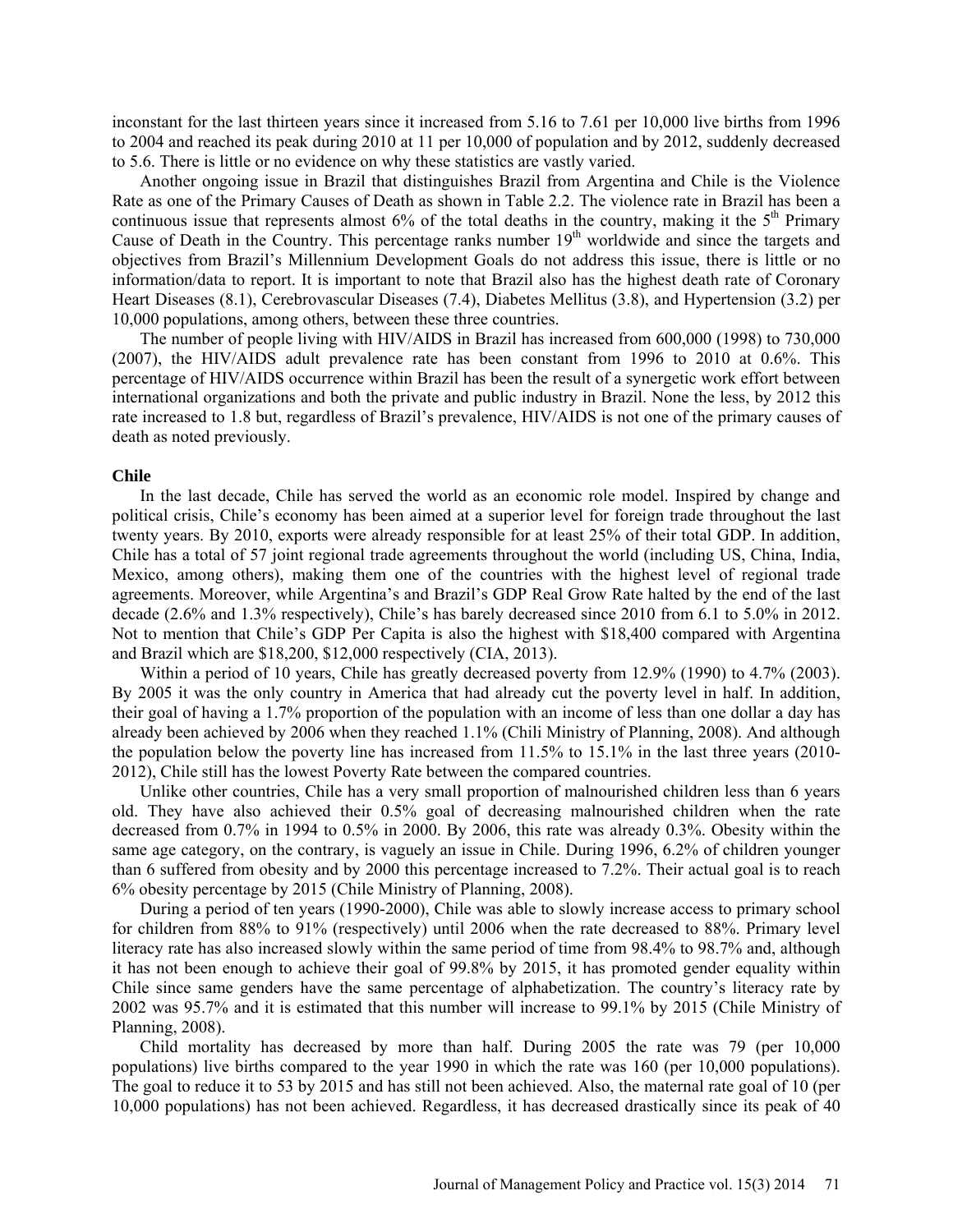(per 10,000 populations) in 1990 to 19.8 in 2005 (Chili Ministry of Planning, 2008). By 2012 the mortality rate increased once again to 26.

Additionally, Road Traffic Accidents is not a Primary Cause of death in Chile compared to Argentina and Brazil. Chile also has the lowest rates of Coronary Heart Disease (5.1) and Influenza/Pneumonia (2.1) as a cause of death per 10,000 populations, but what truly distinguishes Chile is Dementia being one of the primary causes of death as shown in Table 3.3. By 2010, there were 4,059 deaths related to dementia (including the Alzheimer's disease) which represented a rate of 2.0 per 10,000 populations, ranking number 8<sup>th</sup> in the World. Stomach Cancer also distinguishes Chile from Brazil and Argentina since 4.3% of the total deaths in 2010 were cause by it, ranking  $17<sup>th</sup>$  worldwide.

Chile's estimated HIV prevalence cannot be compared to Argentina or Brazil because their rates have been constant. Chile's rate has slightly increased over the past years from 0.25% in 2000 to 0.4% in 2009. In addition, the number of people living with HIV has also increased from 20,000 in 1998 to 40,000 in 2009 (CIA, 2013). Surprisingly, in order to calculate this HIV/AIDS increase, Chile utilizes other measures, HIV prevalence not being one of them. According to the Central Intelligence Agency, Chile had an HIV prevalence rate of 0.4 and 40,000 people were living with HIV/AIDS by 2010 as shown in Table 3. Regardless of Chile's prevalence, HIV/AIDS is not one of the primary causes of death.

#### **MITIGATING FACTORS**

#### **Political Factor**

The political factor has been the major contributor to most of the Millennium Development Goal's success within the countries of Argentina, Brazil and Chile. These three governments strategically prioritized social development as a primary target since the MDGs' implementation planning.

Within these countries, Argentina may be seen as the greatest example since they had to overcome political and economic crisis during 2002-2003 while other countries already started their MDGs' implementation. This achievement was caused by the adoption of aggressive policies that obliged both private and public entities either to perform vast layoffs or to decrease salaries in order to keep Argentina's workforce employed and with full compensation. This political initiative stopped the development of the economic crisis in Argentina. Increasing access to health care was also another aggressive initiative from the Argentinean government. This supplementary policy favored the access of both health and essential medicines to the population, consequently reducing the infant mortality rate (Programa de Naciones Unidas para el Desarrollo, 2009).

Similarly, Chile aimed at social policies as part of their political planning. By 2002, their government created a new Health Reform in order to promote access to health and raise health quality within the country. By 2008, Chile's government created a Provisional Reform with the purpose of providing pensions to previous citizens that did not have the right to own personal pensions. Moreover, their new social priority from a political perspective is to promote equality within citizens, regardless of their social or economic class, and most importantly, to eliminate risk opportunities that might threaten low income families (Chile Ministry of Planning, 2008).

#### **Economic Factor**

The economic factor has also played a major role in the development of the Millennium Development Goals of these three countries. Evidently, as shown in Table 1, these countries have an actual positive Gross Domestic Product (GDP) and Growth Per Capita Rate. These indicators clearly represent the capability of investing in both social and health development. Regardless of the fact, these countries have their own political priorities.

The political priority in Argentina was social development and by 2003 the Argentinean government invested 20% of their GDP in order to put a stop to the economic and political crisis of 2002-2003. This political initiative succeeded due to the economic planning and investment within the year 2003. By 2008, social development represented 23.7% of their GDP expenditure (Programa de Naciones Unidas para el Desarrollo, 2009). This percentage assisted the country of Argentina in regaining stability.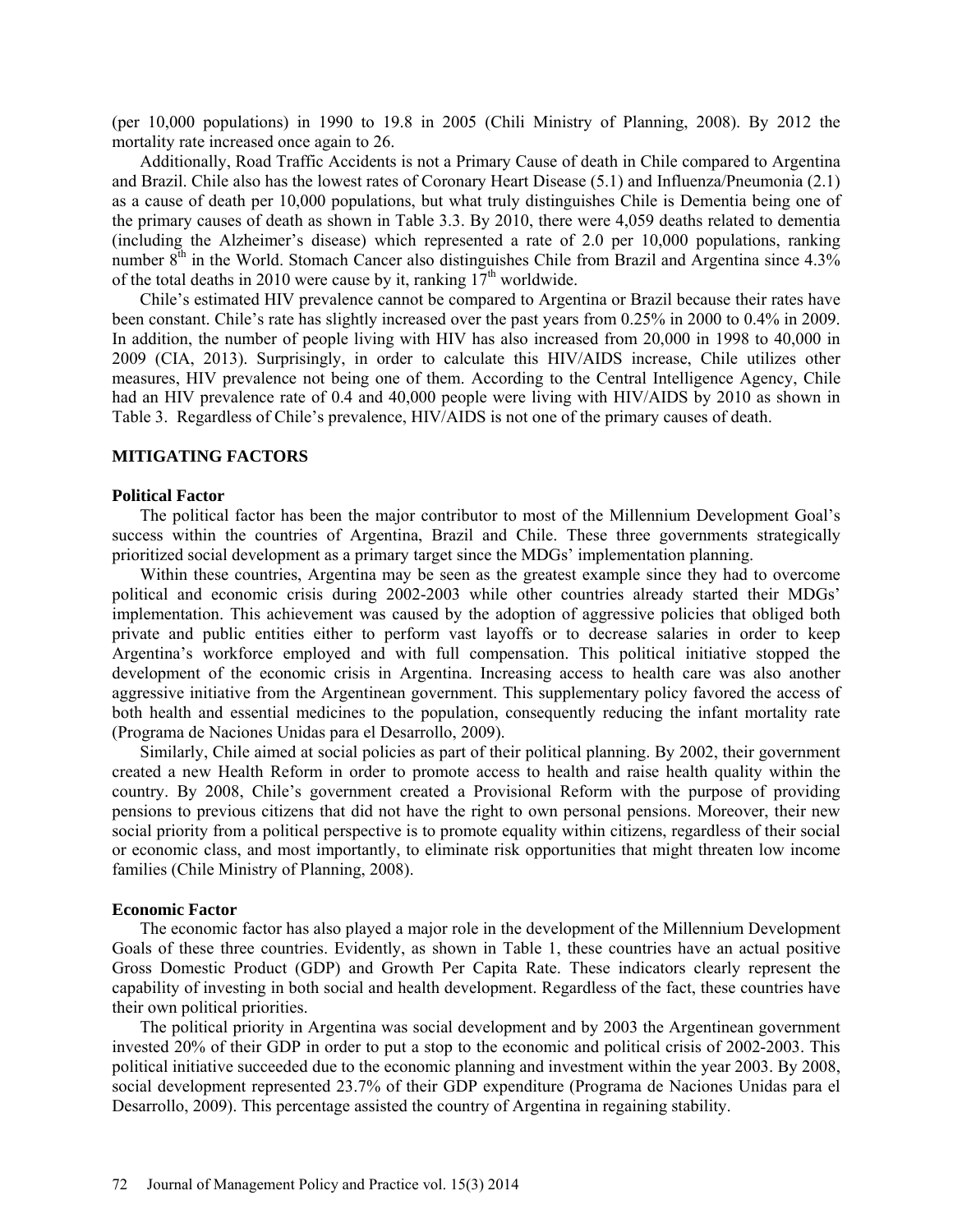#### **Geographic Factor**

The geographic factor also plays a major role in the development of the Millennium Development Goals. Although most of the population of these three countries lives within urban areas, access to health in rural areas is a major issue since there is little or no health workforce or facilities. Areas such as el *Chaco Sur Americano* (South-American Chaco) which includes Argentina, Bolivia, Paraguay and Southwestern Brazil, and some other regions in Western Brazil, lack health professionals and schools since most of health professionals, shown in Table 4, work within urban areas. The majority of the population living in these areas is indigenous and during the years these people have been marginalized by governments. Since there is little or no government involvement within these places, there is a lack of quantitative data in order to properly analyze these regions.

In order to address this issue, in 2006 the Pan American Health Organization lunched an initiative called *Faces, Voices and Places* with the purpose of accelerating progress toward the achievement of the Millennium Development Goals. The initiative focuses its efforts on the most vulnerable communities in different regions in the Americas and the Caribbean including Argentina, Brazil and Chile, from a perspective of health and development (Pan American Health Organization [PAHO], 2011)

#### **Education Factor**

Argentina's geographical factor has also affected the education in the country since it has not been able to obtain 100% level of literacy within the population. This is a result of having 5% of children or people fewer than 17 years of age living in unfavorable rural sectors (Programa de Naciones Unidas para el Desarrollo, 2009). Their actual national literacy rate, for people of age 15 and over who can read and write, is 97.2% and they are expected to reach their goal regardless of the effect of the geographical factor on their education system. Still, 97.2% is a decent number for an emerging economy and, actually, Argentina has the highest literacy rate between the three compared countries and their government expends 4.9% of their Gross Domestic Product (GDP) on Education (CIA, 2013).

Chile, on the contrary, has a lower Literacy rate of 95.7%, compared to Argentina. There is little or no information regarding the reason as to why Chile does not have 100% national literacy rate. It could be assumed that the main reason is due to the geographical factors and regions of indigenous population, same as Argentina and Brazil. Furthermore, by 2010 the Chile's government expended only 4.0% of their GDP on education, making it the country with the lowest contribution on education between the compared countries (CIA, 2013).

Unfortunately, Brazil has an even lower literacy rate than Argentina and Chile. By 2010 their literacy rate was only 88.6%, which makes it the lowest literacy rate between the three compared emerging economies, and as same as Chile and Argentina, the reason may be due to the vast rural area that Brazil has to the West which makes it impossible for children to travel to schools, or even to build schools. Although it has the lowest literacy rate between the three, Brazil has the highest government expenditure on education with 5.08% of their GDP, raking number  $55<sup>th</sup>$  worldwide (CIA, 2013).

#### **Wealth Inequity Factor**

According to the World Factbook from the Central Intelligence Agency, Brazil and Chile are within the top 20 wealth inequity countries. Calculated with the Gini Index, a tool that measures the degree of inequality in the distribution of family income in a country, Brazil has the highest rate of wealth inequity between the three compared countries with 53.9 (CIA, 2013). This coefficient has increased from 49.6 (2004) to their actual 53.9 (2009) and ranks number  $13<sup>th</sup>$  worldwide. This creates a worrying issue in Brazil since 26% of their citizens are already below the poverty line and may increase the percentage of the population living on less than a US \$1 in the years to come if this coefficient does not stop increasing. One of the major reasons for this inequity in Brazil is the different salaries between professionals from urban and rural areas. These salaries create a direct threat to Brazil's Health System since most health professionals are only willing to work in urban areas leaving the rural areas without competent staff or adequate health professionals, and making it impossible to compete with other private health institutions located in urban areas (Pan American Health Organization [PAHO], 2008).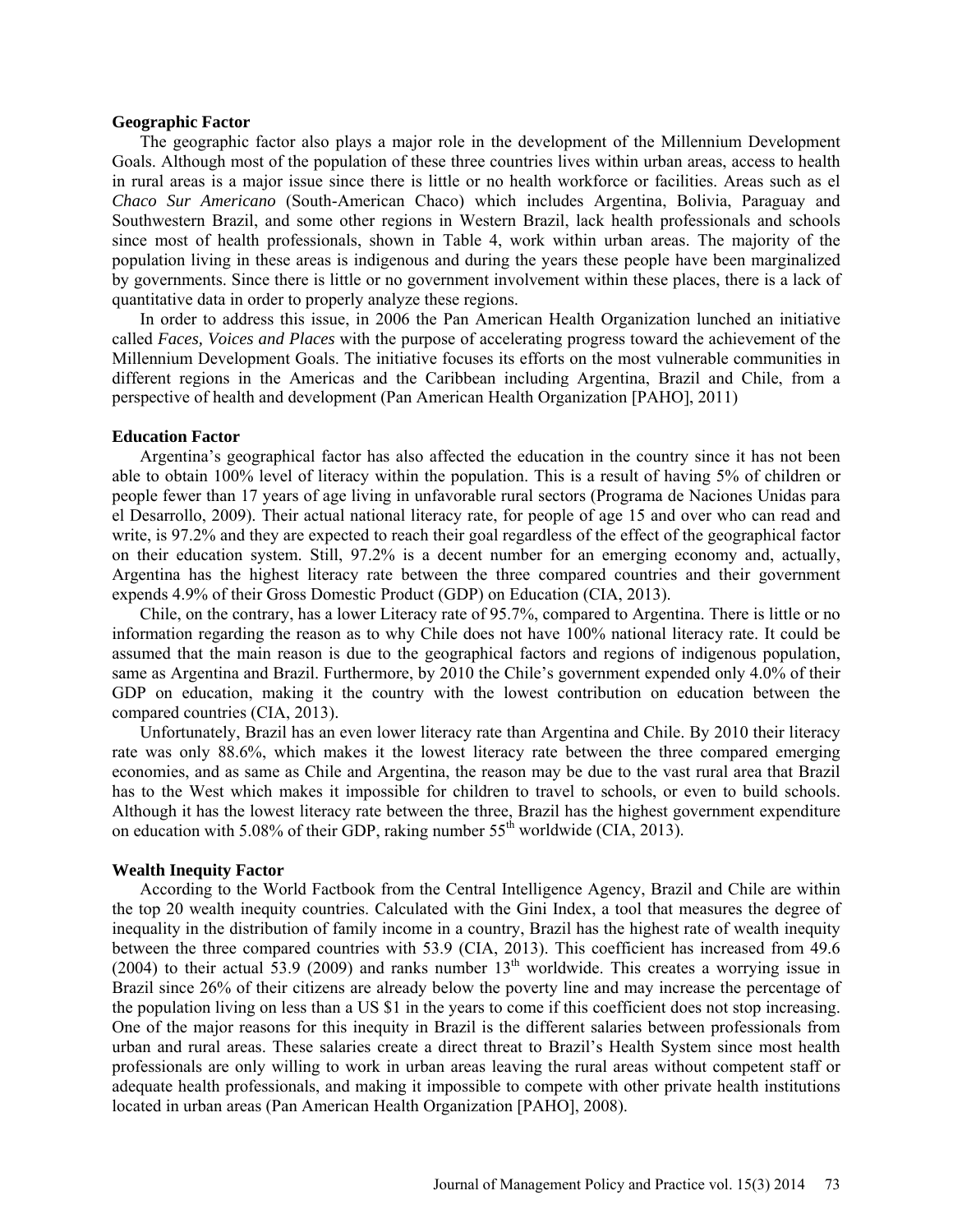By 2009 Chile also had a high Gini Index Coefficient with 52.1, making it the  $16<sup>th</sup>$  highest wealth inequity region of the World (CIA, 2013). Unlike Brazil, this coefficient, for Chile was 52.0 in 2003, has barely increased but it may still affect the total population who are below the poverty line (11.5%) and increase the population living on less than a US \$1.

Argentina has the lowest Gini Index Coefficient in the whole South-American Region with 45.8. Compared to Brazil and Chile, Argentina is the only country whose coefficient decreased from 48.8 in  $2007$  to their actual 45.8 in 2009, making it the  $36<sup>th</sup>$  country with the highest wealth inequity and it is also estimated that by 2010 their Gini Coefficient decreased to 41.1 according to the World Factbook (CIA, 2013). Although there is not a concrete report explaining these events in Argentina, it is speculated that the previous political corruptions, the last economic crisis, and their actual 30% of population living below the poverty line are some of main factors that are decreasing this coefficient.

### **CONCLUSION**

It is evident that the Millennium Development Goals have been a fundamental factor for the development of the countries of Argentina, Brazil and Chile from a macro perspective. Most of the goals set up by the governments are on their way to being achieved by 2015 while others have been already achieved. Regardless, it is because of these goals that these three countries are emerging as potential power economies.

Although, the recent economic and political crisis in Argentina proved that these are vulnerable countries, the MDGs' indicators have been of great assistance and guidance by creating awareness and promoting social and health development within the countries' governments. Nevertheless, some factors such as the geographical factor are impeding the development and the successful achievement of some of these goals. It will be interesting to see if these three countries do reach and achieve all of their eight goals by 2015 and are able to identify the reasons that enabled these achievements.

#### **REFERENCES**

Central Intelligence Agency. (2013). *World Factbook*. Retrieved from https://www.cia.gov/library/publications/the-world-factbook/index.html Chile Ministry of Planning. (2008). *Millennium Development Goals Executive Summary.* Pan American Health Organization. (2008). *Health Systems And Services Profiles: Brazil.* Pan American Health Organization. (2011). *Faces, Voices and Places*. Retrieved from http://www.paho.org/english/mdg/MDGs32p2.pdf Pan American Health Organization. (2012). *Basic Indicators: Health Situation in the Americas.* Programa de Naciones Unidas para el Desarrollo. (2009). *Objetivos de Desarrollo del Milenio.* Consejo Nacional de Coordinación de Políticas Sociales. United Nations. (2012). *The Millennium Development Goals Report 2012.* New York: United Nations. World Health Organization. (2011). *Countries.* Retrieved from http://www.who.int/countries/en/ World Health Organization. (2012). *Argentina: Health Profile*. Retrieved from http://www.who.int/gho/countries/arg.pdf World Health Organization. (2012). *Brazil: Health Profiles*. Retrieved from http://www.who.int/gho/countries/bra.pdf World Health Organization. (2012). *Chile: Health Profile*. Retrieved from http://www.who.int/gho/countries/chl.pdf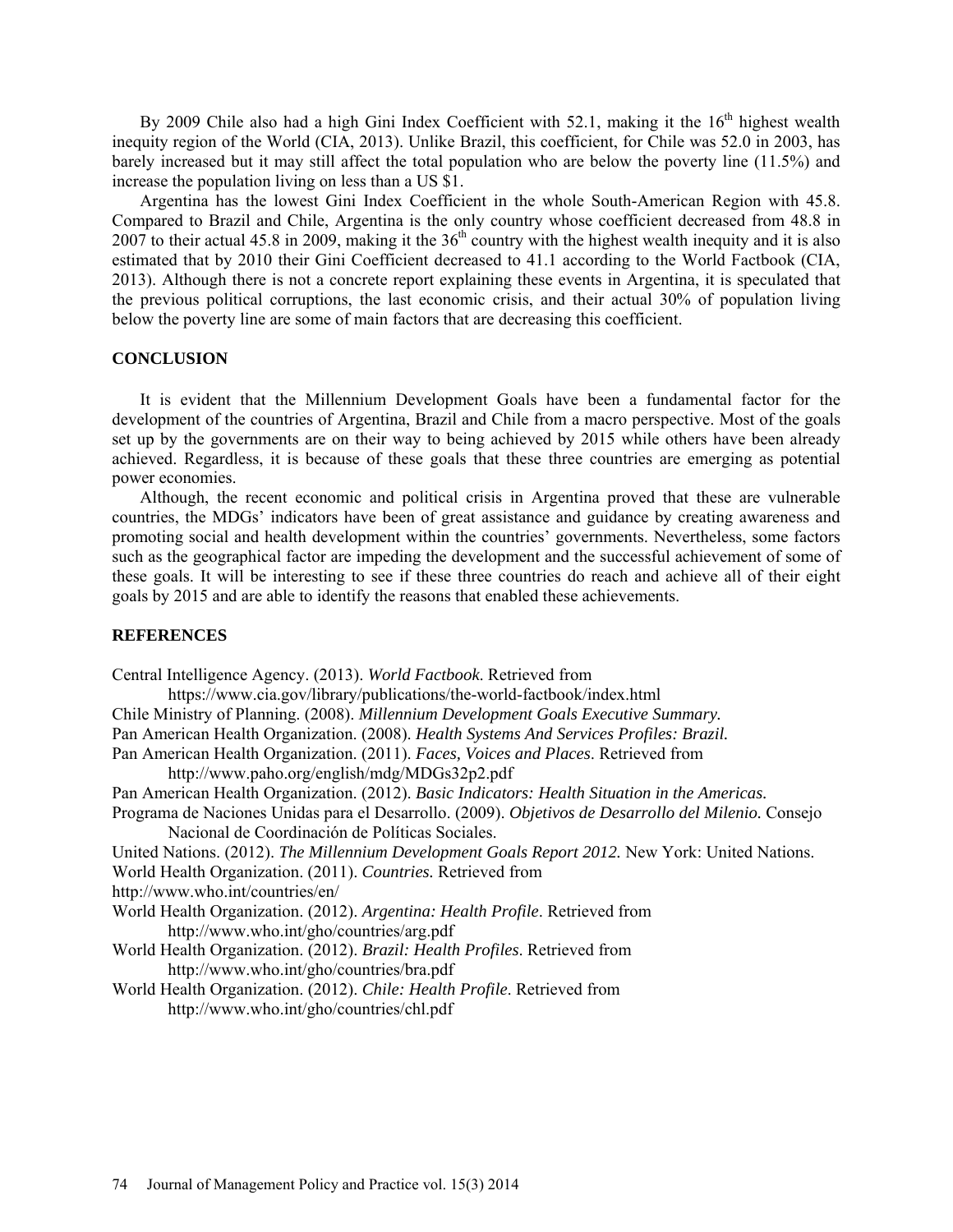# **APPENDIX A**

# **TABLE 1 COUNTRY INDICATORS**

|                  | <b>Total</b><br><b>Population</b><br>$(20013 \text{ est.})$ | $\frac{0}{0}$<br><b>Living</b><br><b>Urban</b><br>Area in<br>2010-<br>2012 | <b>GDP Per</b><br>Capita<br>2010-2012 | <b>GDP Real</b><br><b>Growth</b><br>Rate<br>2010-<br>2012 | GDP $%$<br><b>Expended</b><br>in<br><b>Healthcare</b><br>2009-2010 | <b>Unemploy</b><br>ment Rate<br>2009-2012 | <b>Populatio</b><br>n Below<br><b>Poverty</b><br>Line in<br>2010-2012 |
|------------------|-------------------------------------------------------------|----------------------------------------------------------------------------|---------------------------------------|-----------------------------------------------------------|--------------------------------------------------------------------|-------------------------------------------|-----------------------------------------------------------------------|
| <b>Argentina</b> | 42,610,981                                                  | $92% -$<br>92%                                                             | $$16,700-$<br>\$18,200                | $9.2\%$ -<br>$2.6\%$                                      | $10.1\%$ -<br>$8.1\%$                                              | 8.7%<br>$7.2\%$                           | $30% -$<br>30%                                                        |
| <b>Brazil</b>    | 201,009,66.                                                 | $87% -$<br>87%                                                             | $$11,700-$<br>\$12,000                | $7.5\%$ -<br>$1.3\%$                                      | $7.5\% -9.0\%$                                                     | $8.1\%$<br>$6.2\%$                        | $26% -$<br>21.4%                                                      |
| <b>Chile</b>     | 17, 216, 945                                                | $89% -$<br>89%                                                             | \$16,800-<br>\$18,400                 | $6.1\% - 5\%$                                             | $8.2\% - 8\%$                                                      | $9.6\%$<br>6.4%                           | 11.5%<br>15.1%                                                        |

*Source:* Central Intelligence Agency, 2013

### **TABLE 2.1 PRIMARY CAUSES OF DEATH IN ARGENTINA**

| <b>Causes of Death</b>         | <b>Deaths in</b><br>2010 | <b>Rate Per 10,000</b><br>population 2010 | <b>Total Distribution</b><br>$(100\%)$ | <b>World</b><br><b>Rank</b><br>(2010) |
|--------------------------------|--------------------------|-------------------------------------------|----------------------------------------|---------------------------------------|
| <b>Coronary Heart Disease</b>  | 36,415                   | 7.1                                       | 16.8%                                  | 154                                   |
| <b>Cerebrovascular Disease</b> | 22,859                   | 4.4                                       | $10.5\%$                               | 151                                   |
| Influenza & Pneumonia          | 20,366                   | 3.6                                       | $9.4\%$                                | 90                                    |
| <b>Lung Cancer</b>             | 10,033                   | 2.2                                       | $4.6\%$                                | 51                                    |
| <b>Diabetes Mellitus</b>       | 8,911                    | 1.8                                       | 4.1%                                   | 133                                   |
| <b>Colon-Rectum Cancers</b>    | 8,575                    | 1.7                                       | $4.0\%$                                | 22                                    |
| <b>Kidney Disease</b>          | 7,807                    | 1.2                                       | $3.6\%$                                | 102                                   |
| <b>Breast Cancer</b>           | 6,702                    | 2.5                                       | 3.1%                                   | 15                                    |
| <b>Hypertension</b>            | 6,487                    | 1.2                                       | $3.0\%$                                | 151                                   |
| <b>Road Traffic Accidents</b>  | 4,880                    | 1.2                                       | 2.3%                                   | 116                                   |
| <b>Other (Rest)</b>            |                          |                                           | 38.6%                                  |                                       |

*Source:* World Health Organization, 2011. Note: This table includes both sexes.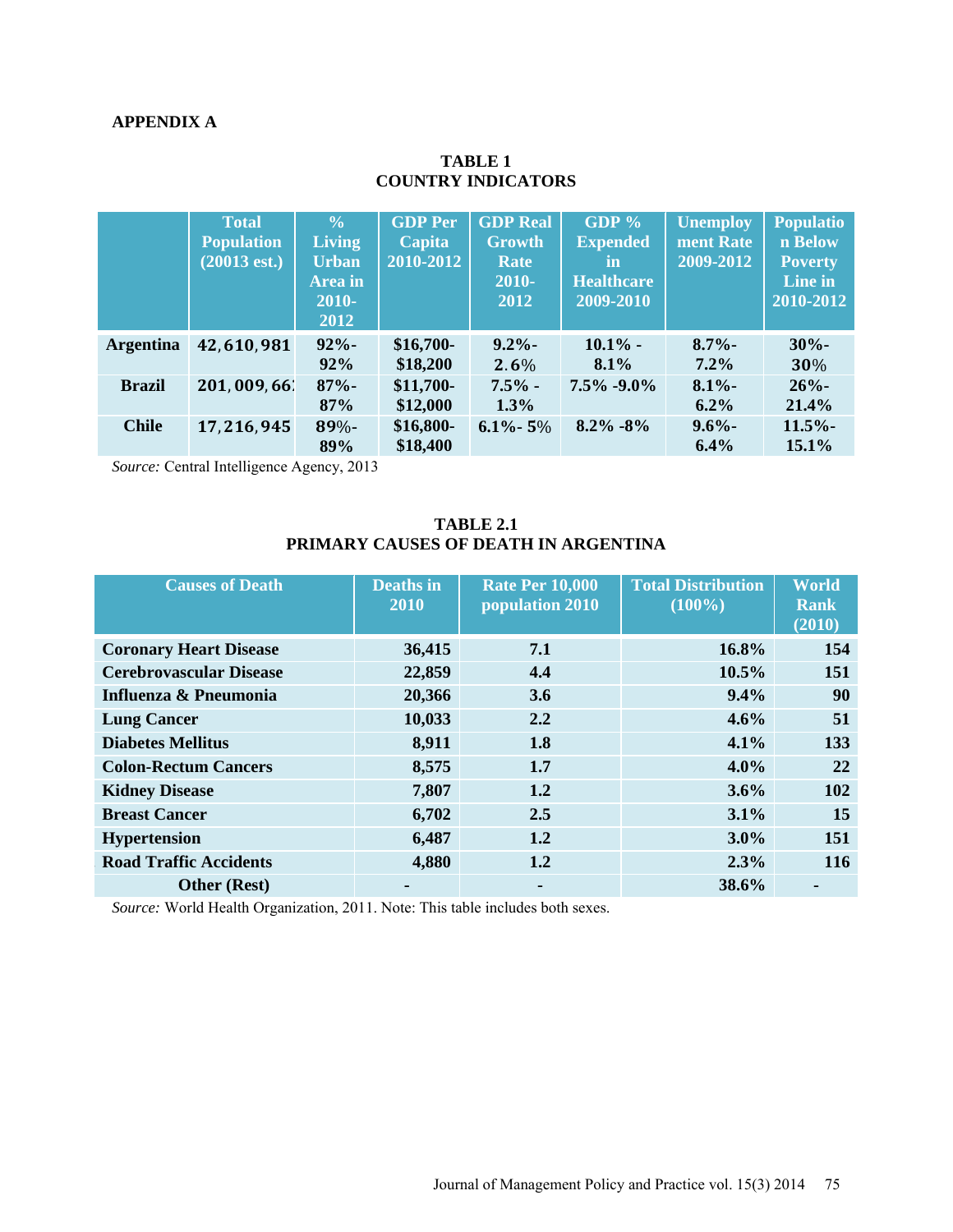| <b>Causes of Death</b>         | Deaths in 2010 | <b>Rate Per 10,000</b><br>population | <b>Total Distribution</b><br>$(100\%)$ | <b>World</b><br><b>Rank</b> |
|--------------------------------|----------------|--------------------------------------|----------------------------------------|-----------------------------|
| <b>Coronary Heart Disease</b>  | 133,992        | 8.1                                  | 13.8%                                  | 134                         |
| <b>Cerebrovascular Disease</b> | 123,034        | 7.4                                  | $12.6\%$                               | 117                         |
| <b>Diabetes Mellitus</b>       | 61,987         | 3.8                                  | $6.4\%$                                | 84                          |
| Influenza & Pneumonia          | 60,951         | 3.6                                  | 6.3%                                   | 91                          |
| <b>Violence</b>                | 56,841         | 2.8                                  | 5.8%                                   | 19                          |
| <b>Hypertension</b>            | 53,466         | 3.2                                  | 5.5%                                   | 68                          |
| <b>Lung Disease</b>            | 43,373         | 2.7                                  | 4.5%                                   | 83                          |
| <b>Road Traffic Accidents</b>  | 42,071         | 2.2                                  | 4.3%                                   | 57                          |
| <b>Lung Cancer</b>             | 22,747         | 1.4                                  | 2.3%                                   | 104                         |
| <b>Breast Cancer</b>           | 12,573         | 1.4                                  | $1.3\%$                                | <b>102</b>                  |
| <b>Other (Rest)</b>            |                |                                      | $37.2\%$                               | ۰                           |

### **TABLE 2.2 PRIMARY CAUSES OF DEATH IN BRAZIL**

*Source:* World Health Organization, 2011. Note: This table includes both sexes.

### **TABLE 2.3 PRIMARY CAUSES OF DEATH IN CHILE**

| <b>Causes of Death</b>         | <b>Deaths in</b><br>2010 | <b>Rate Per 10,000</b><br>population | <b>Total Distribution</b><br>$(100\%)$ | <b>World</b><br><b>Rank</b> |
|--------------------------------|--------------------------|--------------------------------------|----------------------------------------|-----------------------------|
| <b>Coronary Heart Disease</b>  | 9,799                    | 5.1                                  | $12.6\%$                               | 177                         |
| <b>Cerebrovascular Disease</b> | 8,757                    | 4.5                                  | 11.3%                                  | 149                         |
| Influenza & Pneumonia          | 4,364                    | 2.1                                  | 5.6%                                   | 132                         |
| <b>Dementia</b>                | 4,059                    | 2.0                                  | $5.2\%$                                | 8                           |
| <b>Diabetes Mellitus</b>       | 3,784                    | 2.0                                  | 4.9%                                   | 123                         |
| <b>Hypertension</b>            | 3,681                    | 1.8                                  | 4.8%                                   | 131                         |
| <b>Lung Disease</b>            | 3,378                    | 1.7                                  | 4.4%                                   | <b>116</b>                  |
| <b>Stomach Cancer</b>          | 3,351                    | 1.8                                  | $4.3\%$                                | 17                          |
| <b>Liver Disease</b>           | 3,058                    | 1.7                                  | 3.9%                                   | 44                          |
| <b>Lung Cancers</b>            | 2,587                    | 1.4                                  | 3.3%                                   | 87                          |
| <b>Other (Rest)</b>            |                          |                                      | 39.7%                                  |                             |

*Source:* World Health Organization, 2011. Note: This table includes both sexes.